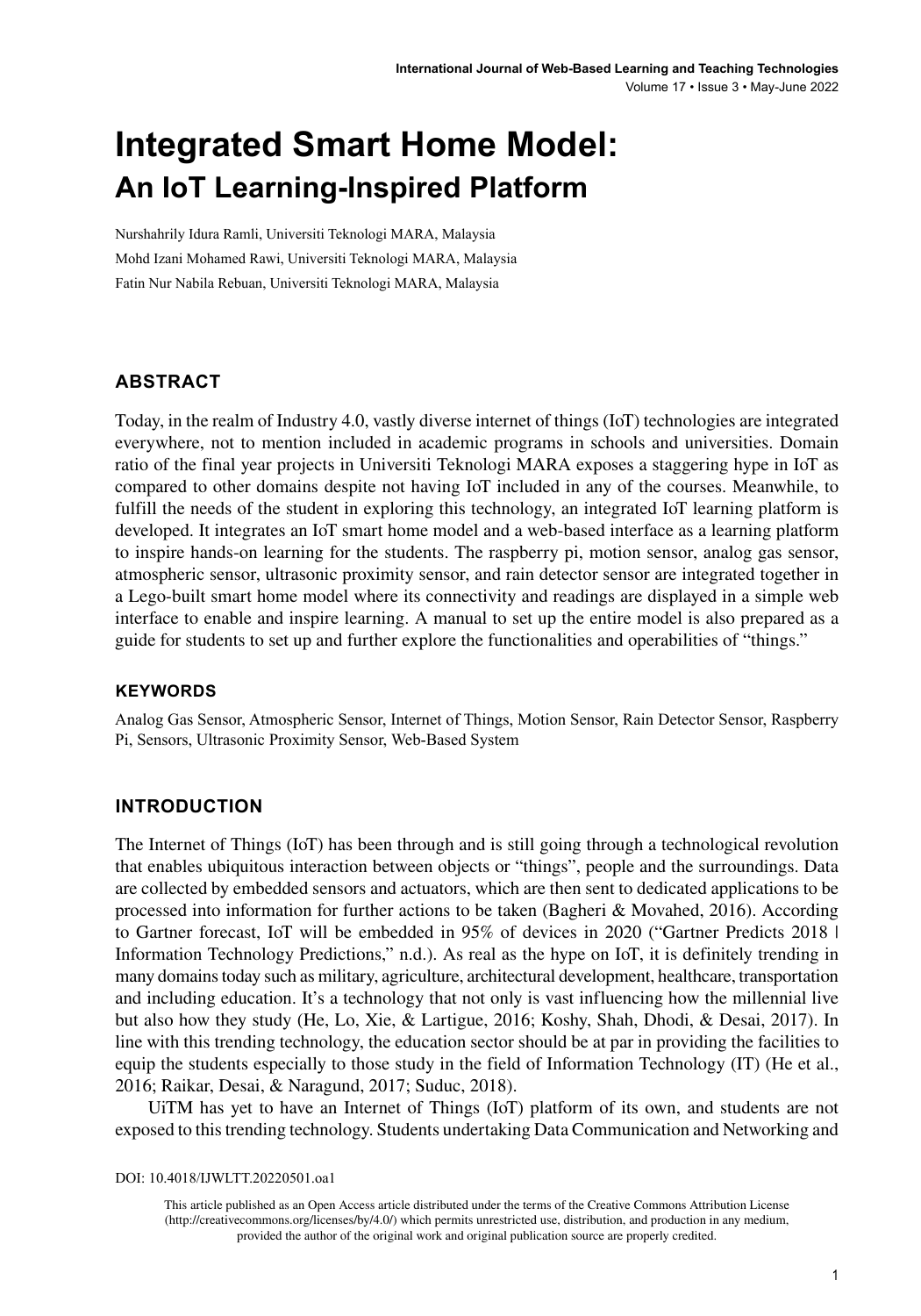Netcentric Computing programs learn about the interconnection of an internet in TCP/IP, network design and network administration courses, though have inadequate knowledge about IoT since no specific theoretical or practical content are included in the programs' syllabus just yet. However, a survey of students' interest in the core domains of these two courses shows a trending, inclining interest in IoT related projects as compared to other domains such as computer networking, computer and network security, mobile-based applications, web-based systems and others, whereby a staggering 60% of students enrolled in these courses had chosen IoT based projects as their research or work domain in their final year project.

Adequate facilities and academic material and content are provided both physically and virtually though hardware and software for supporting the teaching of networking, however limited to only the traditional wired and wireless client-server setup and operation. For years before the era of IoT, students were only mastering the knowledge and skills of managing the for mentioned networks and not the knowledge of and skills of managing IoT networks. This includes the knowledge and practical skills of how microprocessors such as Arduino or Raspberry Pi platforms work in terms of its physical board and other hardware, the libraries and the integrated development environment (IDE), integration and communication with other sensors, software or applications. Students should also be provided with the knowledge on how to program these microprocessors via C or C++ code and how to access the pins on the board via the software to control external devices. This also includes integration with other systems, databases and the cloud for storage purposes. Apart from these possible integration or extension of the technology, IoT security is also an essential inclusion to the research field relating to IoT.

The inability to interoperate IoT with the traditional client-server network is a limitation to the knowledge and skills of networking students. Students need to practice with the concept of IoT so that they practically know how the connection between the devices and the hardware is being realized. Nevertheless, it is also comprehensible that in order to set up a platform in a form of space and equipment, not to mention the paperwork, budgetary, procedures, time and cost; are the main hurdle in achieving this aim. Hence, to compensate with time and cost, in providing the students the equipment and the platform for IoT learning purposes, this 'Smart Home' model serves as a platform for students to learn the basic foundation of IoT, the functions of the sensors, the set up and connectivity of circuitry, communication between sensors and microprocessor, system and web integration, etc.

#### **SMART HOME MODEL**

In every perspective, IoT solutions are growing increasingly to virtually all area of everyday lives as the field of an application IoT technologies and as they are tremendously dynamic and diverse. In an IoT environment, many of the things surrounding us gather information about us without our realizing it. Such as things embedded into objects, worn on our bodies, controlled with sensors, developed for intelligence, and created for data gathering capacity and communication. All these things communicate each other through the cloud, make decisions, and shared information. This kind of phenomenon can be created and integrated into a learning tool for learning purposes. For example, many researches uses smart home model and applications as a learning platform for IoT (Alaa, Zaidan, Zaidan, Talal, & Kiah, 2017; Suduc, 2018; Wortmann & Flüchter, 2015). An IoT smart home network mainly consists of physical devices that provide electronic sensors, software, and network connectivity inside a home (Alaa et al., 2017). People used to manually use all everyday things especially home appliances such as lamp, fan, television, bicycle and etc. People can rest more than before as the IoT concept will do everything that refers to the network interconnection of everyday objects generally (Xia, Yang et al. 2012).

A definition by Satpathy states; "a home which is smart enough to assist the inhabitants to live independently and comfortably with the help of technology is termed as smart home. In a smart home, all the mechanical and digital devices are interconnected to form a network, which can communicate